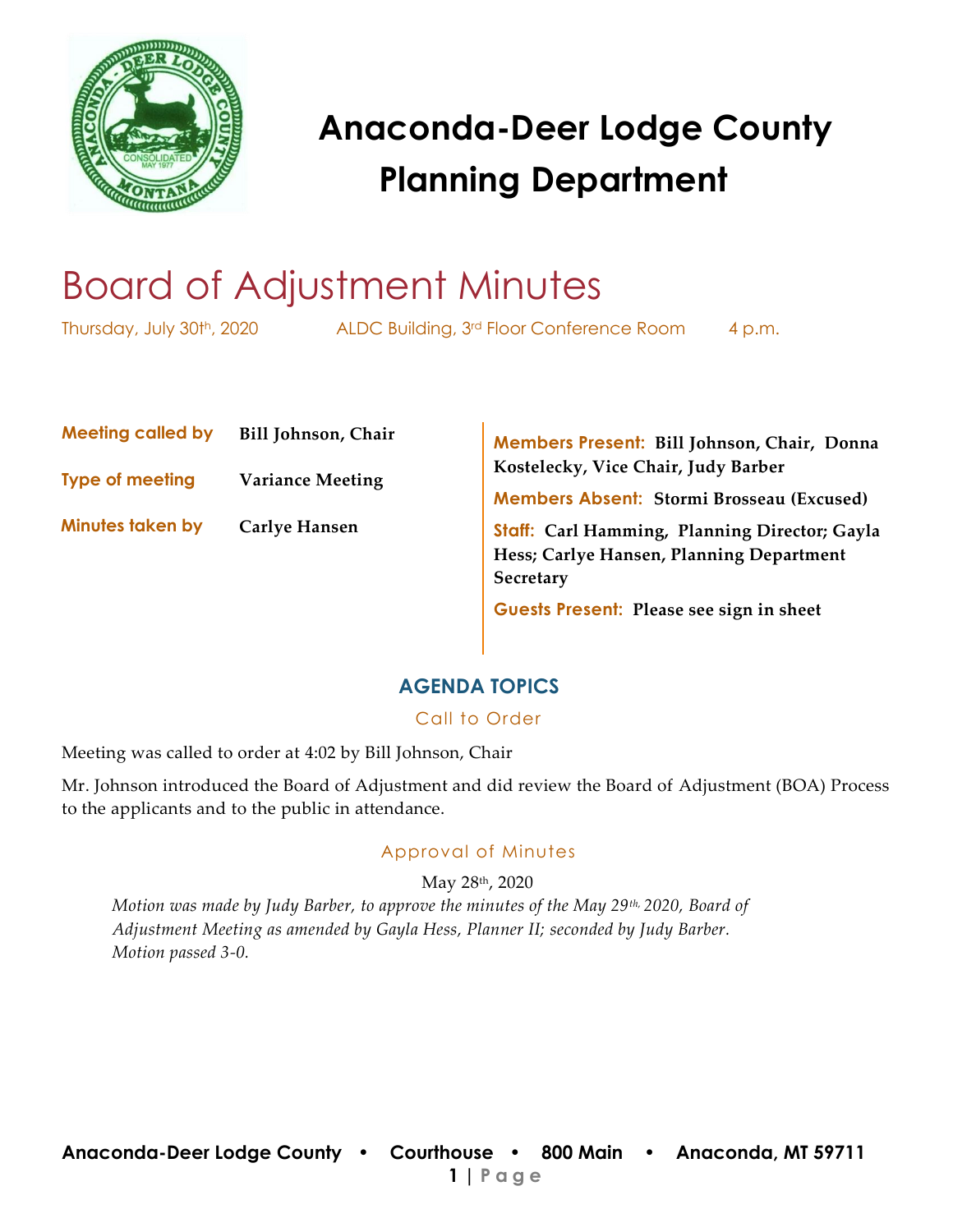

### Public Hearings

### Variance 19-005

Request Jerry Lemm, for an extension to a denied variance (V19-005) to allow extended relief from [Sec. 24-62](https://library.municode.com/mt/anaconda-deer_lodge_county/codes/code_of_ordinances?nodeId=PTIICOOR_CH24DEPESY_ARTIVANREESDIAR_S24-62PEUS) (1), Anaconda Residential Estate District (ARED) 1.0 for the number of single -family dwelling units on a lot of record. Previously, the Board of Adjustments set August  $5<sup>th</sup>$ , 2020 as the move-by date for a trailer on the property at the Public Hearing held on December 5<sup>th</sup>, 2019. The subject properly is legally described as "NORTH CABLE ROAD, S33, TO5N, R1W, COS 445A, ACRES 1.023, LOT 3."

### Staff Report

Gayla Hess, Planner I, reviewed the situation and gave a brief update put together by her and her office. The applicant seeks an extension to a denied variance (V19-005) to allow extended relief from seeks from [Sec. 24-62](https://library.municode.com/mt/anaconda-deer_lodge_county/codes/code_of_ordinances?nodeId=PTIICOOR_CH24DEPESY_ARTIVANREESDIAR_S24-62PEUS) (1), Anaconda Residential Estate District (ARED) 1.0 for the number of single -family dwelling units on a lot of record. Previously, the Board of Adjustments set August  $5<sup>th</sup>$ , 2020 as the move-by date for a trailer on the property at the Board of Adjustment Public Hearing held on December 5<sup>th</sup>, 2019.

Please refer to the attached Board Memo, dated July 23<sup>rd</sup>, 2020, and attached letter from Jerry Lemm, dated May 21st, 2020

### Board Question and Comments

Mr. Johnson asked how long of an extension they were asking for. Ms. Hess stated that there was no specific timeframe.

### Applicant Comments :

Ott Lemm started out by saying that in regards to comments made in December, 2019, by the Nardacci's, and it didn't hit him until after the meeting, is that the trailer, as it sits now was ruining their view of the mountains. Ott heard the comment and it didn't hit him until later, but Jerry had bought the ground 5 or 6 years ago and at the time he bought the ground, there were 3 trailers on that lot, 2 of them were demolished with cats, rats, and everything else living in one of the trailers. This was by the Nardacci's and they owned the land prior to his son Jerry purchasing this. All the time, up until this particular incident came up, nothing was ever said about the view and the element that they could not see. Mr. Lemm's son, Tom, took the trailer down and eliminated the whole thing, cleaned up the area, got rid of the other two trailers that were dilapidated and unlivable. When the kids came up with the problem that they had to have some place to go to live, he

**Anaconda-Deer Lodge County • Courthouse • 800 Main • Anaconda, MT 59711**

 **2 | Page**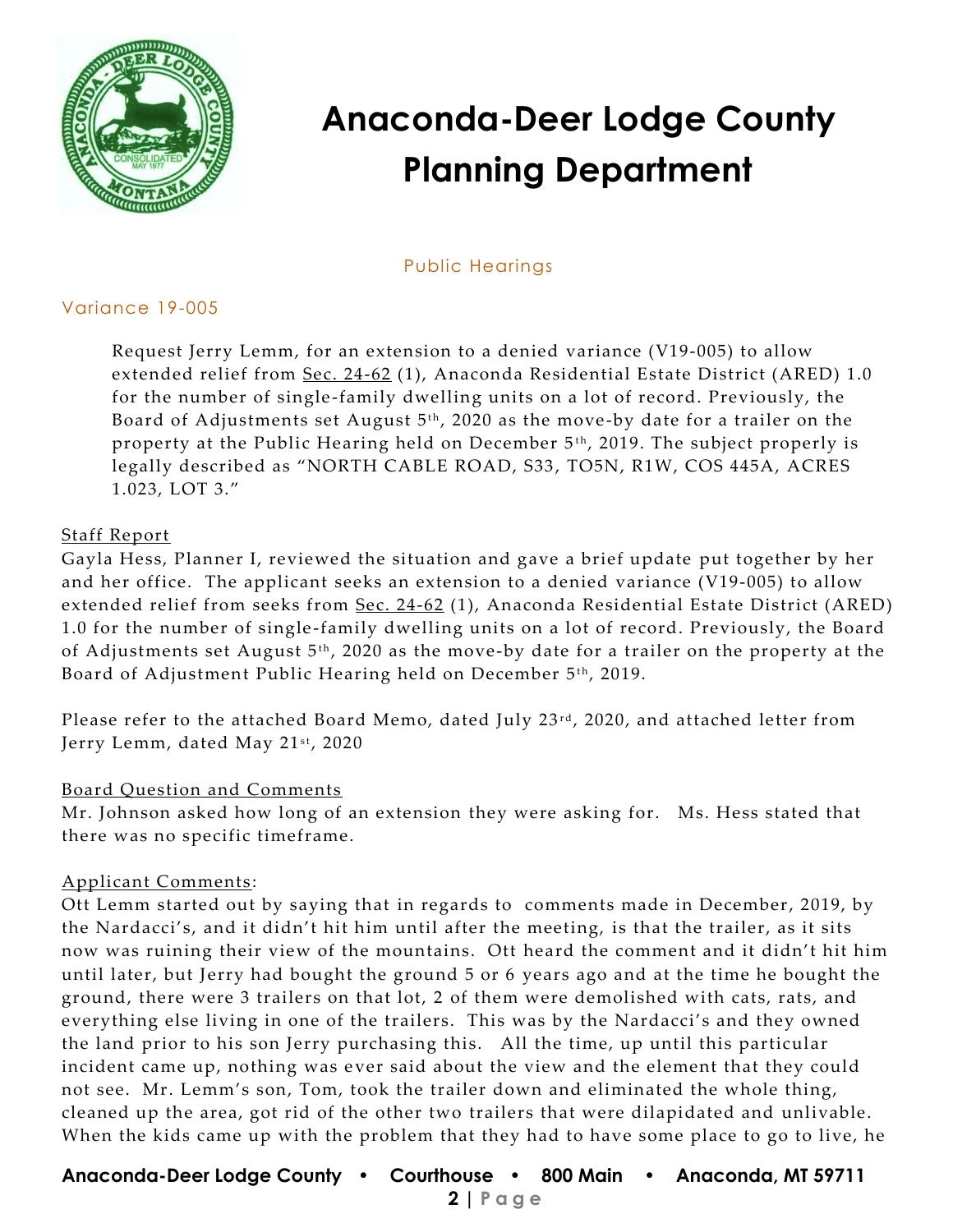

had gotten hurt, and money was tight, and they got the trailer. The trailer is what we are talking about right now, that is in the way of this beautiful scenic view….

At this time, Mr. Johnson interrupted and stated that what they are addressing now is not whether the trailer can be there, but rather now is whether or not there will be an extension beyond the time frame. The entire thing in regards to the variance was decided last December. All that the Board is taking action on right now is whether there will be an extension. When they granted the original extension on the variance, they thought it would be rather brutal having folks move a trailer in December. That is why they gave th e extension up to August  $5<sup>th</sup>$ , 2020. So, the issue today deals with the extension that was granted from December 2019 until August  $5<sup>th</sup>$ , 2020. The fact that the trailer has to be moved has already been established last year, so we are only talking ab out when this will be moved off of the property.

Mr. Lemm then stated that all questions need to be referred to Cody and Katie Lemm.

Mr. Johnson then asked how long Mr. and Ms. Lemm (Cody and Katie) would need this extension for.

Ms. Lemm, discussed that as far as why they are asking for the extension is because of the Covid, because of the fact that they have not been able to really plan on where they can go, move, or be able to sit down with other people and make any plans. They are very selfconscious. They have a three-year old that has some medical issues and she has another six-year old and she doesn't want to be around what they call "germs". They knew what their plans were back in December. They had an idea of where they would be and where they wanted to be moving to, and what they would have done with the trailer. When the Covid hit, all of those plans were essentially demolished and no one knew what to do in regards to their plans due to the Covid. Where they were going to be moving is not able to happen at this time due to someone living in the potential house due to non -eviction regulations due to Covid. So, with them not being able to move out of their current situation, this is due to the same reason they are being evicted. Her personal opinion is why they are being evicted when someone else is not being evicted, when the place they are wanting to move to is not paying their rent, and should be evicted the same as they are.

Ms. Kostelecky asked what the address is of the house they are moving into and Ms. Lemm stated it is one of Jerry's properties on Cedar Street. He is not able to act on moving forward with the eviction due to the laws in place with Covid. He cannot go to court in regards to eviction. Ms. Lemm was in contact with Jerry as of this morning and once that

### **Anaconda-Deer Lodge County • Courthouse • 800 Main • Anaconda, MT 59711 3 | Page**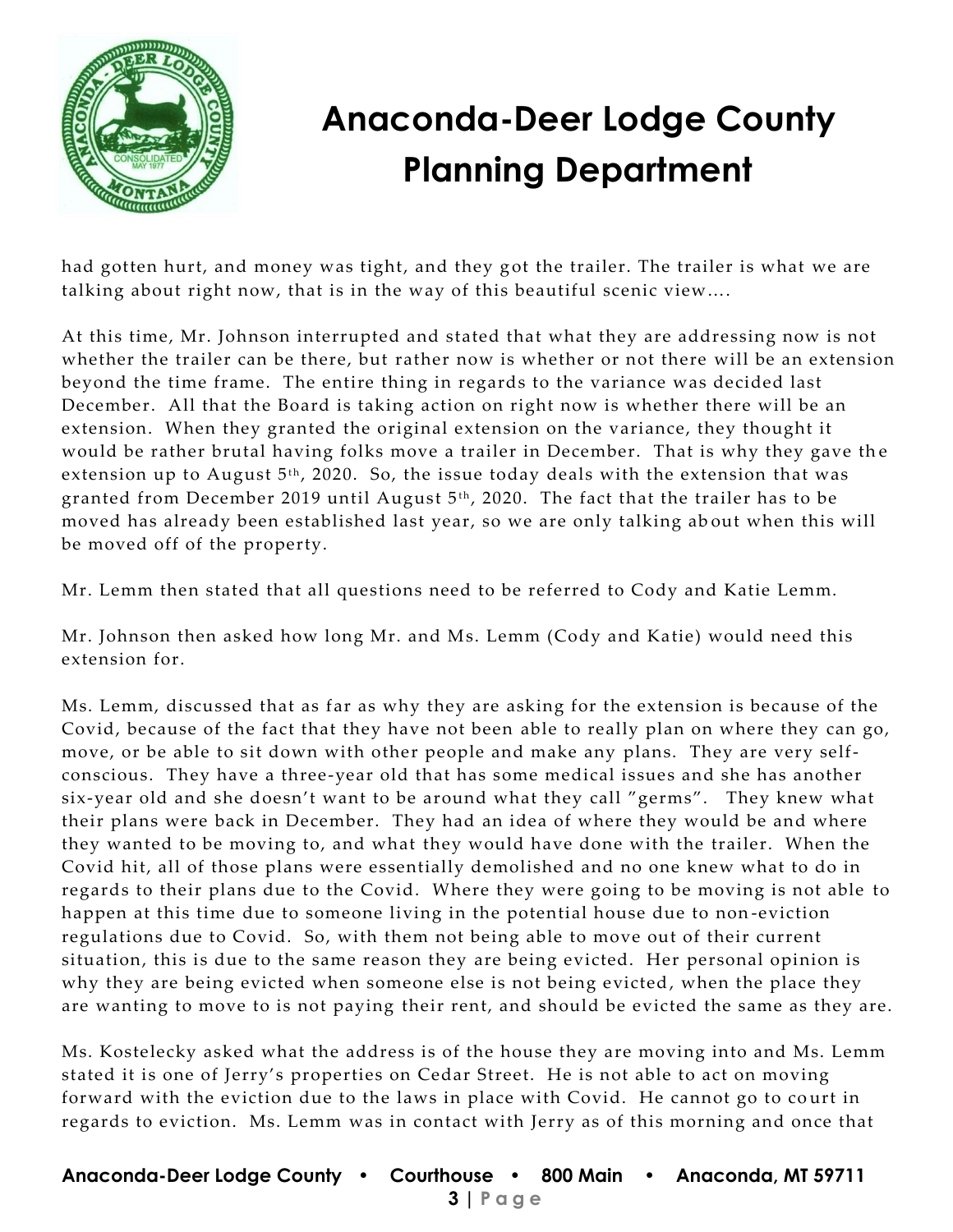

the restrictions are lifted, they can move forward with the process that they began after Covid hit and before Jerry had to stop the process.

Mr. Lemm then stated they started this process on December  $25<sup>th</sup>$ , on Christmas, and then Covid hit and by law, State of Montana Law, Jerry cannot evict this other person out so the same thing goes, why is being evicted when someone else cannot be evicted?

Mr. Johnson then went on to ask if there is a particular reason as to why they need to move into that particular house at that particular location. He wanted to know if there are other locations that would be acceptable.

Mr. Lemm noted that with him being hurt and still not being released to work, or her being injured also, neither are released to work. He is actually in a position of looking at both of his shoulders being operated on her within the next couple of months.

Mr. Johnson asked how long of an extension they are looking for. Mr. Lemm stated that he does not know and Ott Lemm stated that as long as they cannot evict the other folks, there is really no idea.

Mr. Lemm asked that his extension be until the Covid issue is lifted and until other folks can be evicted.

Ms. Kostelecky asked when the restriction was made by the government in regards to eviction and Covid and Mr. Lemm told her that it was June 1st, 2020. Donna then stated that they had until June to have had this trailer removed. Ms. Lemm then stated that this process was going on prior to the laws coming up relating to Covid and she knows that Jerry Lemm was trying his hardest to get these folks out of his house and everything ended essentially and now he is not sure if this will need to start over or if it will pick up where he left off.

Mr. Lemm states that it has to go to Phase 3 before anything is lifted and we are currently in Phase 2. Ms. Lemm states that even if the time comes where this is lifted, it will still need to go to court and they are working against each other's clock. They have not been able to move forward with their plans made back in December/beginning of January and at this time cannot still cannot act on these plans.

Mr. Johnson states that the BOA gave them eight months. The original deadline was around June  $1^{st}$  and we extended it to August  $5^{th}$ , so there would be time to act on this

**Anaconda-Deer Lodge County • Courthouse • 800 Main • Anaconda, MT 59711 4 | Page**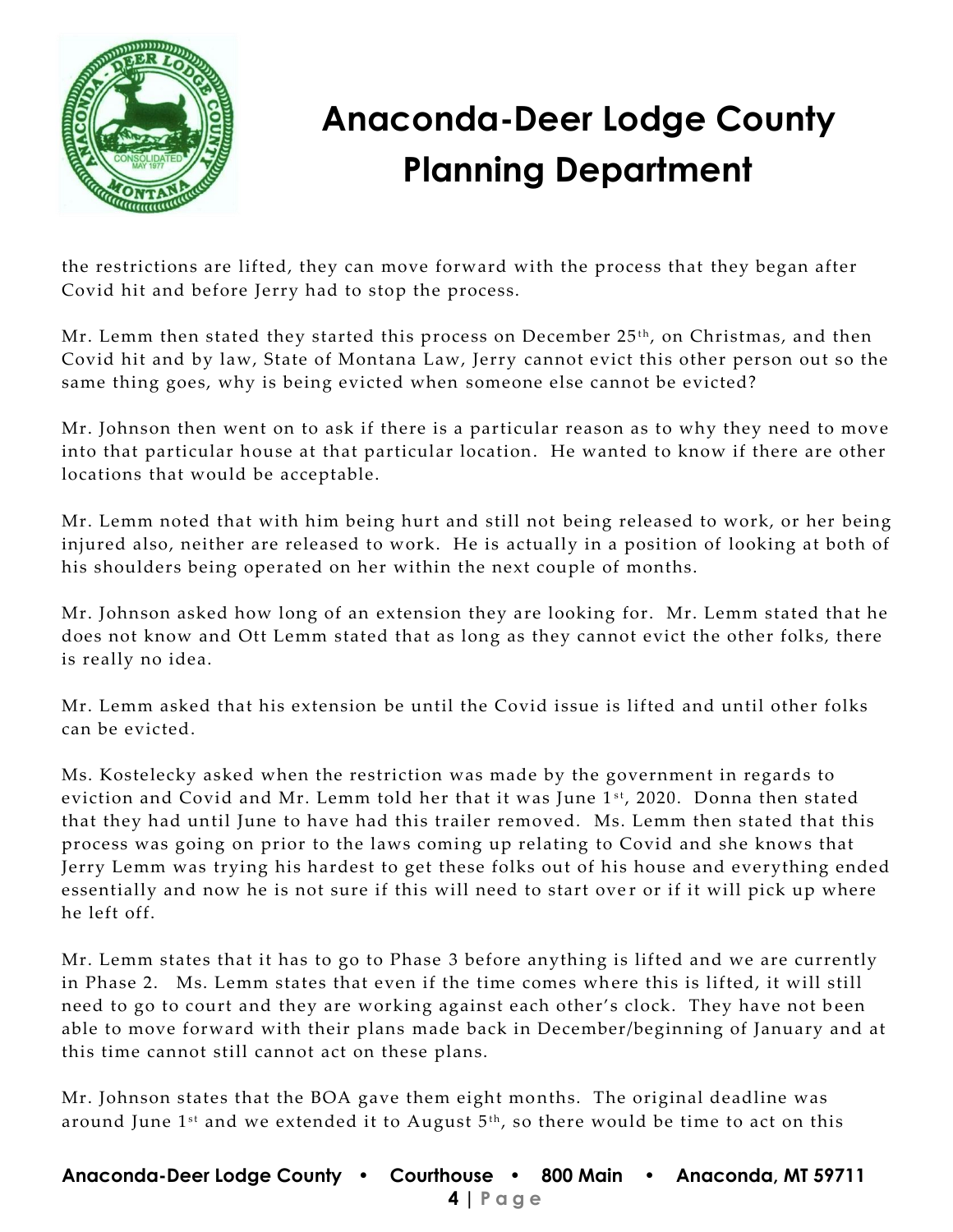

through the summer and he states that they didn't' need to wait until the last day to move out.

### Public Comment:

### Chris Nardacci – 504 North Cable Road, Anaconda

Mr. Nardacci knows that Mr. Lemm is capable of work, and he knows for a fact he works for his father. Mr. Lemm asked him to prove it. Mr. Johnson stated that the disability has nothing to do with any of this at all. Mr. Nardacci stated that Mr. Lemm has lied. Mr. Johnson then stated that the only thing we are here for is to discuss on whether or not to extend the date. Mr. Nardacci says that they should not. Mr. Nardacci states that they have had no intention to move the trailer from the beginning. He states that there was a shed that was brought in and set it up on the end of the trailer. If he has intentions of moving the trailer, why did he set up the shed?

### Wendy Nardacci – 504 North Cable Road, Anaconda

Ms. Nardacci thinks that it is the Board's responsibility to make sure that people go about properly acquiring permits and variances so that you know that professionals are doing work and doing this correctly, that soil samples are taken every time that someone digs, building permits are obtained so that building are built correctly, and people live in a safe environment. She brought photos that she would like to share in regards to the junk around the property, boats, RV's, broken down vehicles, a 16 -ft side dump trailer.

Mr. Johnson thinks that these things should really be brought up to another department. He again states that they are simply discussing the variance and the time extension that was requested and Ms. Nardacci stated that this is this board's job to make sure these problems are fixed and cleaned up. Mr. Johnson states that the only job this Board has to address is this one variance in a set time and the County's responsibility is to make sure this is carried out. Ms. Nardacci then stated that she and her husband have sought out legal advice through Jeff Dahood, Attorney-At-Law, and he has advised them that they have every right to file an injunction and that they can sue the Lemm's and the County for the diminishment of their property and file for amend Amos with the courts if this just continues to go on. She states that there are sewage problems over there, there is water freezing in the winter, they dig, and they have hit gas lines twice and the Nardacci's have been evicted from their home twice by fire personnel. All of this has been done without permits and nobody does any Dig Safe, and they br ought in the trailer eight months before they ever applied for a variance, and then the Board gave them another eight months. They really feel that it has been long enough and it is a huge eyesore. Ms. Nardacci would like to show a video just going through the entire property with their house right in the middle

### **Anaconda-Deer Lodge County • Courthouse • 800 Main • Anaconda, MT 59711**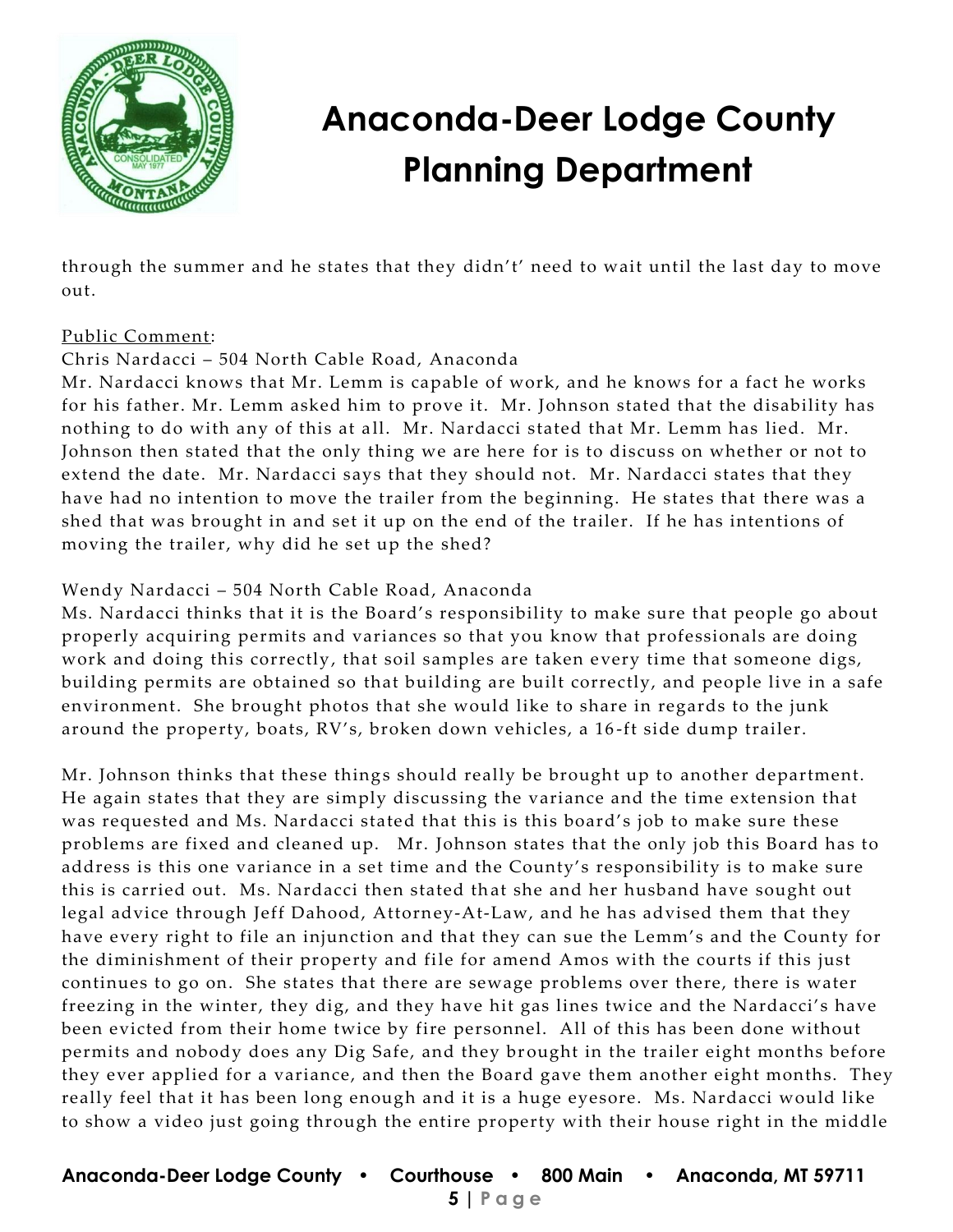

of all of this junk that is everywhere. They move junk cars every now and again with a backhoe just to make sure that they move them.

Mr. Nardacci just wanted to reiterate that they just feel that this has gone on long enough.

Ms. Lemm stated that as far as why they brought in the shed is due to them not having a garage, so they brought in the shed for the fact that they can clean up their area. As far as the rest of the property, he can't comment on this, as this is not her section of property. In regards to the shed, this is was bought so that they could clean up around their hou se. The rest of the land is not her responsibility, or her husband's responsibility, it is the other owner's responsibility.

As far as why they haven't cleaned up the trailer is that they feel that why put more money into the trailer or clean this up any more if they are not going to stay. Their plan was to make this look totally normal and make it look nice and they cannot.

Ms. Nardacci's asked if rentals were no longer being rented. There are rentals in the paper, and low-income housing available. Again, Mr. Johnson said that the only reason we are here is to discuss the validity of an extension of the time they should move out.

Ms. Kostelecky stated that if the extension is approved, they should have a monthly report from the Lemm's as to what is going on with the property and the status of the situation. It is Covid. By law, we have to retain the restrictions, but she thinks that they really need to be in contact as we have waited nine months for this to happen and it has not happened and that is her opinion and recommendation for the variance extension. She stated that she probably would not approve this if it were not for the Covid pandemic.

Ms. Barber states that there is no question that the trailer will need to be moved. Mr. Johnson more or less discussed with Ms. Barber, what the end result was as of the last meeting and that this, again, is just dealing with an extension of those approvals.

Ms. Kostelecky asked if they are moving into the uncle's property with free rent. Ms. Lemm stated that they will pay rent, and will have folks come in and help with what needs to be fixed. They will take over rent, the taxes on the house, as Jerry is having a hard time paying the taxes on the house. They have the plan of fixing up the house going into it and that it is needing work. They will be fixing it up. In regards to what Ms. Barber stated, Ms. Lemm agreed that the trailer needs to be moved and if it wasn't for the Covid, then she knows it would have been gone by now, as confirmed by her husband.

### **Anaconda-Deer Lodge County • Courthouse • 800 Main • Anaconda, MT 59711 6 | Page**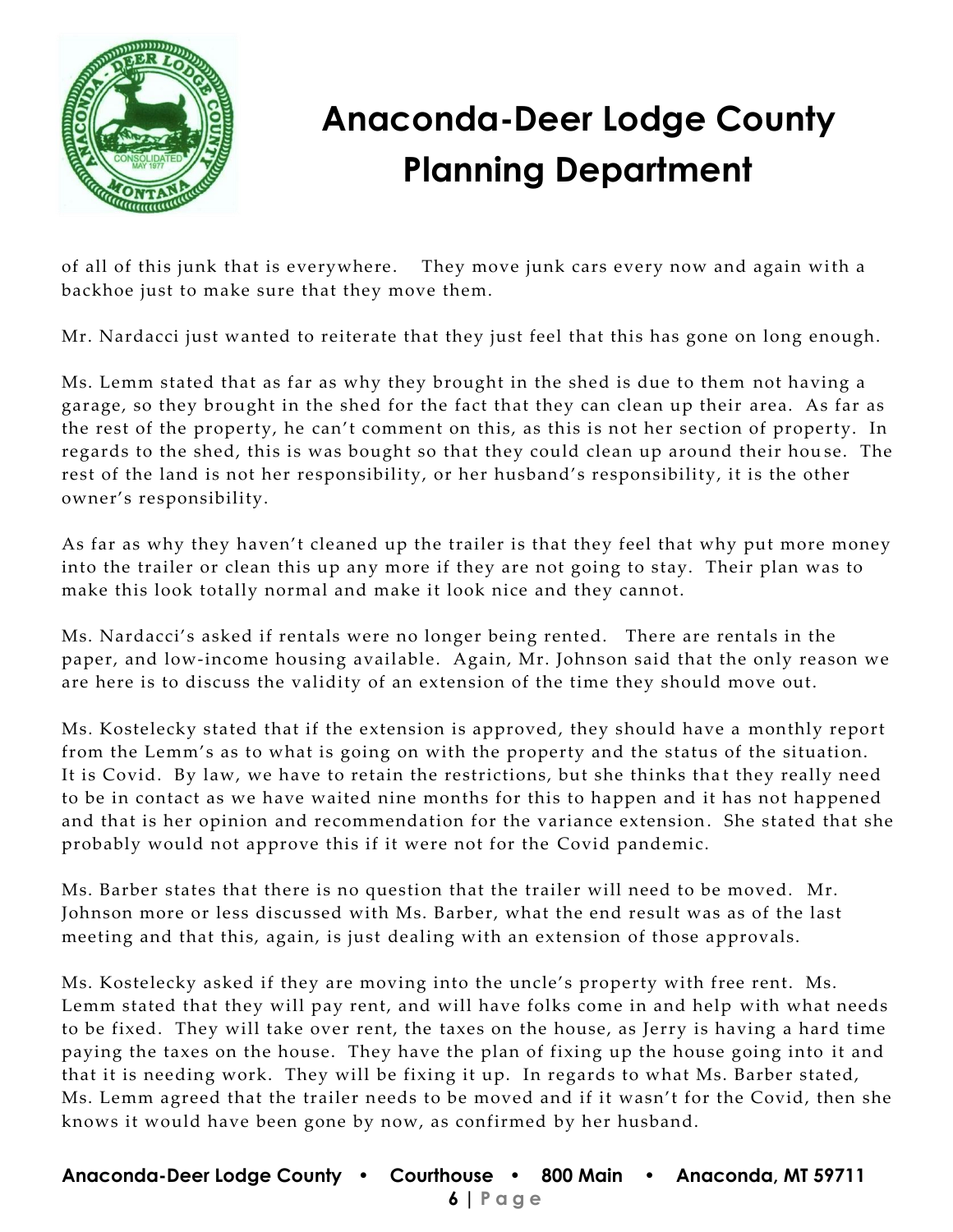

Ms. Kostelecky asked that if they are willing to pay rent to Jerry, then why could they not use that money and just rent another place during the interim. Ms. Lemm stated that she has not been leaving her bubble and she has been trying to stay away from people and has not been around many folks. She is concerned about Covid. Ms. Kostelecky stated that they could have always called on another location and had Cody go down to look at it. She is just looking at all the options that they could or should have considered.

Both Mr. Johnson and Ms. Kostelecky are leery of a timeline. Mr. Johnson feels that they made the decision in December and the reason to give the Lemm's time was due to them all agreeing that it was not right to force folks to move, especially in December. Well, we are now in the middle of August and he still doesn't see the objection there anymore. At some point, you have to comply with the law. This is his position and he would like to hear a timeline before he moves forward with a motion. If he heard 30 days, then possibly, but if they say we would like to let them go and report every month to us, then that this will not get us anywhere. Ms. Kostelecky doesn't feel that the virus is going to end, and neither does Mr. Johnson, and she has mixed feelings about this issue and where responsibility lies. She states that they need to be into Phase 3, but Mt. Johnson states that this is for them to move, not to move the trailer. Ms. Kostelecky asked if they could move this to a different location and set this up. The Lemm's asked where. Mr. Nardacci asked about Hunter's Trailer Court, and Mr. Lemm stated that they are not accepting any new trailers until next summer. Ms. Lemm stated that they have looked to move the trailer somewhere else. The only way to move the trailer and set it up somewhere else would be to purchase land. At this time, they would not be able to purchase land and that would go against Covid. The time is limited on how much time you can spend in the banks.

### Herb Lutey, 105 Washington, Anaconda

Mr. Lutey is actually here to present his own variance, but did mention that there is a trailer court, east of the storage units, and there are not many trailers in there, but they could fit one in there. Ms. Lemm said she is open to all options.

Mr. Hamming stated that if they do want to move towards a slightly extended extension, say as 30-days with a weekly report, he would recommend that at the end of the 15-days, 30-days, or even if they don't decide to go that route, that the file would then move over to the County Attorney's desk if it is not resolved in the time frame given. The County Attorney is aware of this issue and he has been informed on the matter so action can be taken at that time if the trailer has not been moved by the date given.

Donna Kostelecky feels that this would be the route to go so that the Board is c overed and that the County Attorney could then take over the legal aspects of this.

**Anaconda-Deer Lodge County • Courthouse • 800 Main • Anaconda, MT 59711 7 | Page**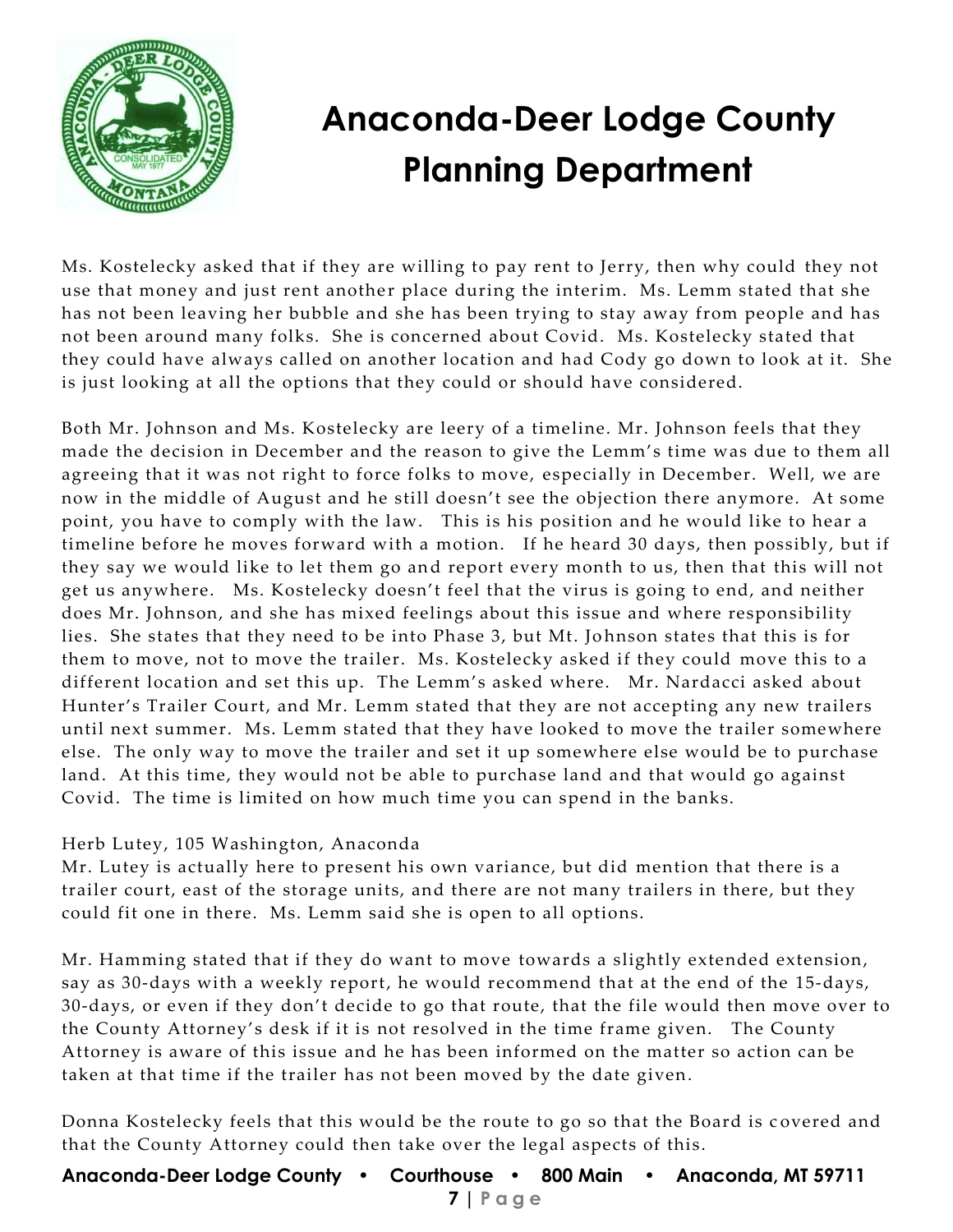

### MOTION

*Motion was made by Donna Kostelecky to approve a request Jerry Lemm, for an extension to a denied variance (V19-005) to allow extended relief from [Sec. 24-62](https://library.municode.com/mt/anaconda-deer_lodge_county/codes/code_of_ordinances?nodeId=PTIICOOR_CH24DEPESY_ARTIVANREESDIAR_S24-62PEUS) (1), Anaconda Residential Estate District (ARED) 1.0 for the number of single-family dwelling units on a lot of record. This would be given for* 30-days after August 5<sup>*th*</sup>, 2020, and then referred *to the County Attorney after that time if the trailer has not been removed from its current location; seconded by Judy Barber. Motion passes 3 -0*

#### Variance 20-002

Request by Daniel Counter of 5 North Preston for a variance (V20-002) to allow relief from [Sec. 24-275](https://library.municode.com/mt/anaconda-deer_lodge_county/codes/code_of_ordinances?nodeId=PTIICOOR_CH24DEPESY_ARTXXIVOPDEDIOD_S24-275DEST) (2) of the Development Permit System (DPS) which limits maximum structural height of 28 feet for structures within the Opportunity Development District (ODD). Applicant proposes to build a forty (40) foot pole for a windmill. Property is legally described as "OPPORTUNITY ORIGINAL TOWNSITE, S10, T04 N, R10 W, Lot 57, ACRES 0.75, N2W150 FT."

At this time, Mr. Daniel Counter again did not show up to attend the meeting.

Please refer to the attached Staff Report, dated May 28th, 2020 .

#### MOTION

*No motion is made at this time.*

### Variance 20-004

Request by Lora Baumann for a variance to allow relief from <u>Sec. 24-105</u>, Goosetown Neighborhood Conservation District (GNCD), to allow vehicular access from the street when an alley is available. Applicant owns the vacant lot and uses it for storage. The subject property is legally described as "EASTERN ADDITION (ANACONDA), S02, T04 N, R11 W, BLOCK 55, Lot 8."

#### Staff Report

Gayla Hess, Planner II, reviewed the staff report put together by her and her office. The applicant requests from [Sec. 24-105,](https://library.municode.com/mt/anaconda-deer_lodge_county/codes/code_of_ordinances?nodeId=PTIICOOR_CH24DEPESY_ARTVIIIGONECODIGN_S24-105VEAC) Goosetown Neighborhood Conservation District (GNCD), to allow vehicular access from the street when an alley is available. Applicant owns the vacant lot and uses it for storage. Please see the attached Staff Report dated July 30<sup>th</sup>, 2020

**Anaconda-Deer Lodge County • Courthouse • 800 Main • Anaconda, MT 59711**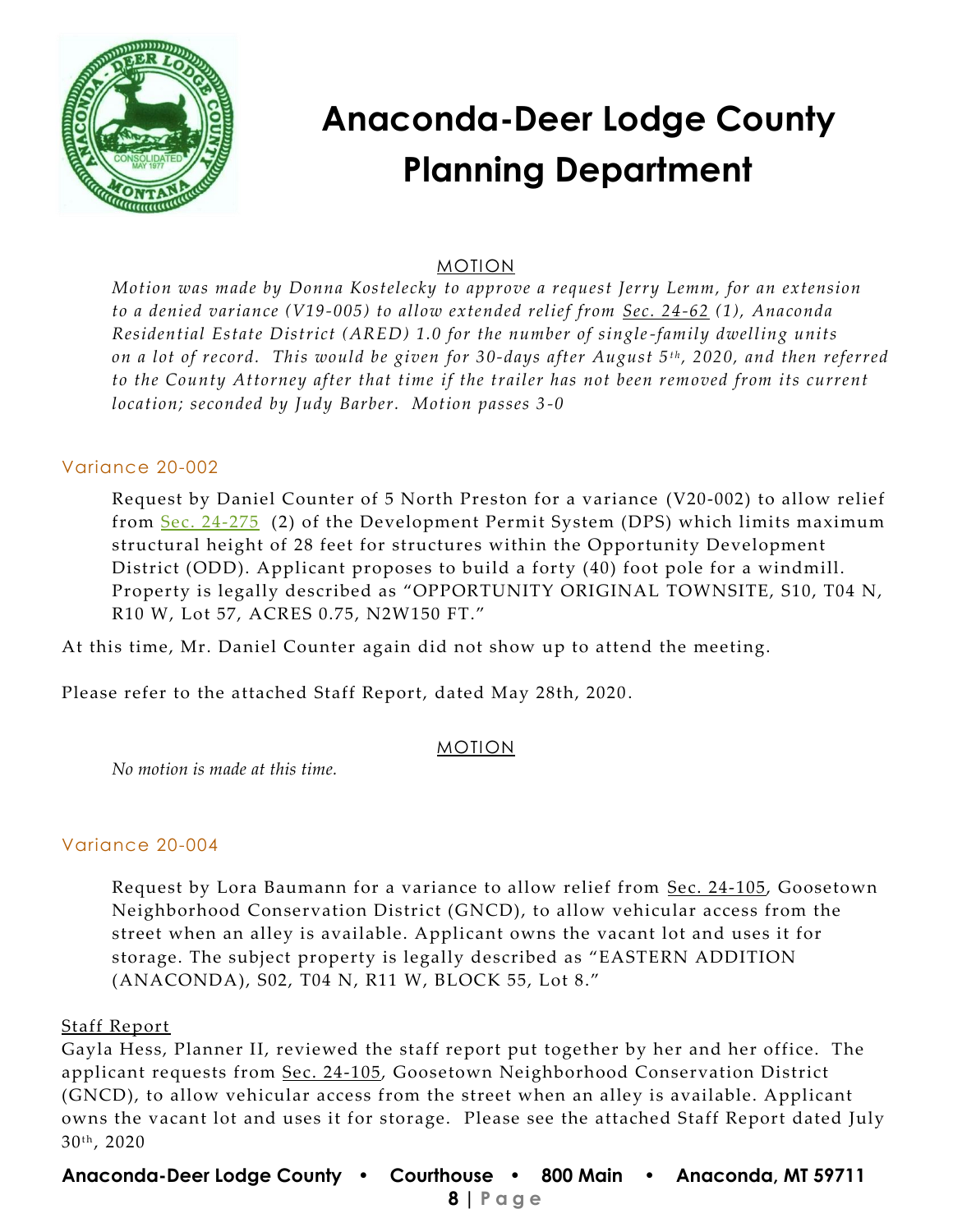

### Board Questions and Comments

Ms. Kostelecky did ask for the comments received by the Planning Board Office

Ms. Hess did state that they had a phone call from Walter Sofich of 807 East Fourth Street, Anaconda, on July 17<sup>th</sup>, and he cited concerns. He also sent a letter which is included in the packet and he had concerns in regards to using the lot for storage of vehicles, the lot diminishing his property value, and he also asked the Code Enforcement Officer, Joe Ungaretti, for an analysis of this situation.

The second public comment came from Chris Yerkich, at 804 East Fifth Street, Anaconda, on July 17th, and he also voiced concerns about constantly pulling the trailer in and out of the lot and blocking Fourth Street. He also mentioned the junk stored on the lot.

The third public comment was from Mr. Vance Reece, an email. He owns 803 and 803 ½ East Fourth Street, Anaconda,

He stated that he wants to say that he is against putting in a driveway when alley access is available. He thinks that due to the size of the lot, that regulations were passed in the first place for a reason – this is to be residential and not a junk yard designation. That being said, Mr. Reece's property is in escrow and will have a new owner next week, Matt Kelly. Mr. Kelly was sent information regarding this meeting.

### Applicant Comments

Lora Baumann, is asking for this variance as she has a 32-foot mobile home that she cannot swing through the alley onto her lot. There is not enough clearance for her to do this. There is a power pole and the width of the alley does not give her enough room.

In regards to addressing the complaints about junk, Mr. Ungaretti, had approached her about the junk on the lot. For 19-years, she states that she had a huge road block, which was her husband. In March, she filed for divorce and he has been removed from her home. She has rented three large dumpsters, and she has about 2/3 of said junk off of the property and she has been having junk vehicles being removed by Nazer's Towing.

Mr. Johnson stated that the junk on the property is not the Board's concern. Their concern is her getting access to the lot. She states that she has no parking behind her back of her fence as there are a couple of houses back there that folks live in and they do not have any parking at all. Her fence was brought in 8 ft. and people park behind that back fence. She has to hunt them down and ask them to move their vehicle so she can pull out. Anything on her lot is difficult to get out due to this and it is difficult to get a truck and trailer out the back alley.

**Anaconda-Deer Lodge County • Courthouse • 800 Main • Anaconda, MT 59711**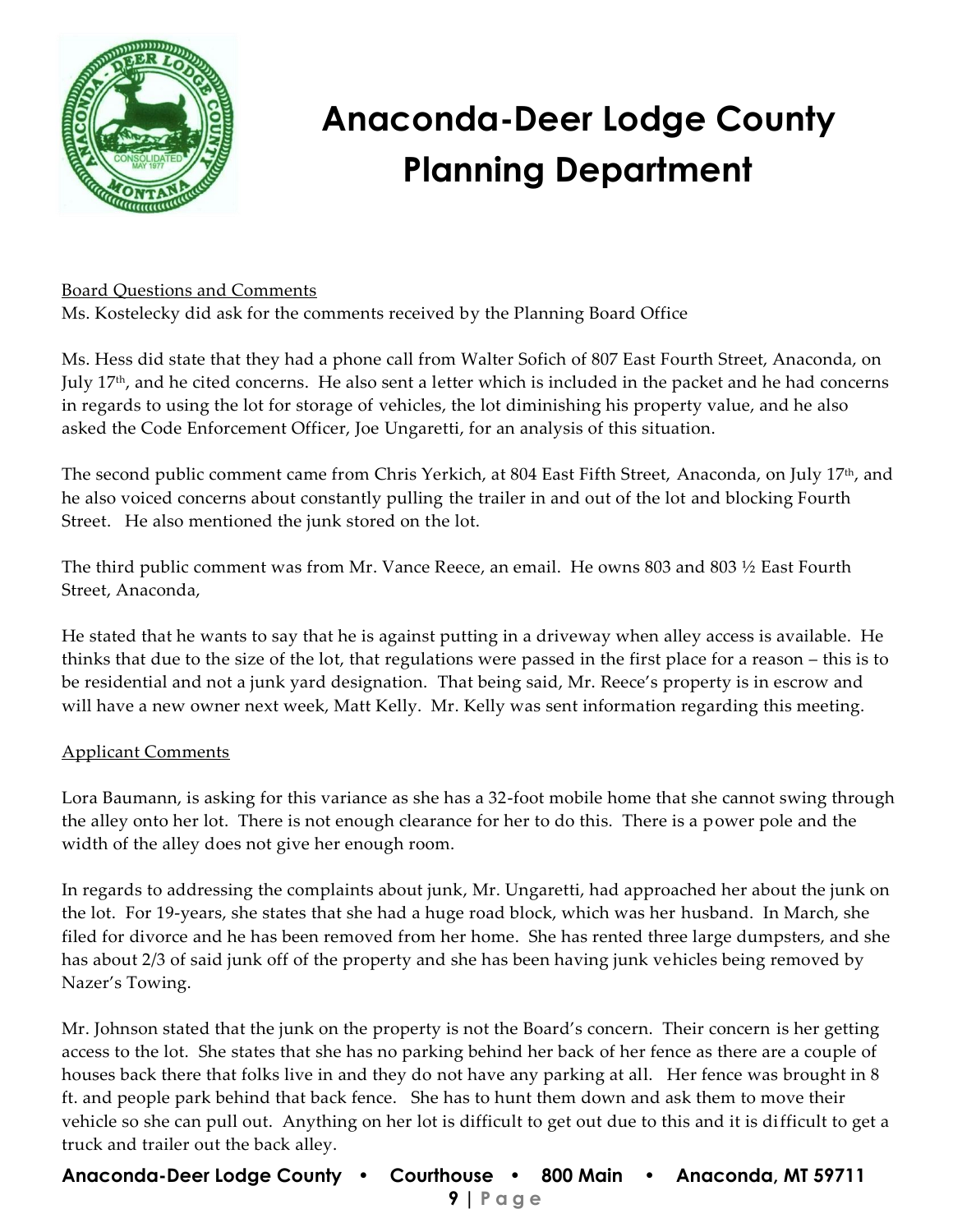

Ms. Kostelecky asked if there was a travel trailer on this property. Ms. Bauman stated that yes, her trailer is on there, and that here is no sewer, water, or power on this property. She reconfirmed that she cannot get out the back and then stated that in Anaconda, it is illegal to park motor homes in front of properties on city streets. There is no side walk there right now. Atlantic Richfield removed that sidewalk and she is not sure why. She has no problem with replacing the sidewalks along with the driveway if she is granted the variance, as it was mentioned in the letter. If the variance is granted then she would like a driveway put in along with sidewalks and she has no problem doing this. She is putting up the fence, she has not stopped putting up the fence, and just ran into a couple of roadblocks on Mr. Softich's side. She has a large bush and five large apple trees that need to be removed. She states that she is working on this and she just needs access to the RV and be able to get out of the lot.

Ms. Kostelecky then asked about the Highway Department in regards to letting people pull out onto Fourth Street. Ms. Hess did speak with MDT, but this would only be referred to local permitting if this variance would be granted.

Mr. Johnson, confirmed that they would be backing a 32-foot trailer into Fourth Street to get out of there? Ms. Baumann states that the she has never stopped traffic on Fourth Street. He asked about the opinion of the County on setting up a situation where she would be backing up a 32-foot trailer out into Fourth Street, which is a busy street. Mr. Hamming states that yes, there would be concerns if you are blocking traffic. Mr. Johnson feels that the traffic would be his primary concern.

Ms. Kostelecky asked how she got the motor home in their in the first place? Ms. Baumann stated that she backed it in from Fourth Street. She stated that she has owned this property for 19-years. She never know that it was against the law for her to access my property through the front until recently, She now states that she is doing everything that she is supposed to do, coming in and applying for the variance, and to move towards permitting in regards to the curb, installation of a driveway, and installation of a sidewalk..

Ms. Kostelecky asked if the County has determined whether or not she can get the trailer in through the alley. Ms. Hess stated that this alley is a standard sized alley and this is a longer vehicle, and that she , herself, is not very good at estimating as she doesn't drive a 32-ft trailer. However, the alley in questions is a standard sized alley.

Mr. Johnson stated that they do run into this often as originally this part of the city was designed for carriages, many of what we would call garages and storage sheds were actual carriage houses. Now, vehicles are getting bigger and bigger and if you get a Dodge Ran with full seats, full bed, they are not going to fit into these buildings and/or lots and Goosetown is not designed for them.

**Anaconda-Deer Lodge County • Courthouse • 800 Main • Anaconda, MT 59711 10 | Page**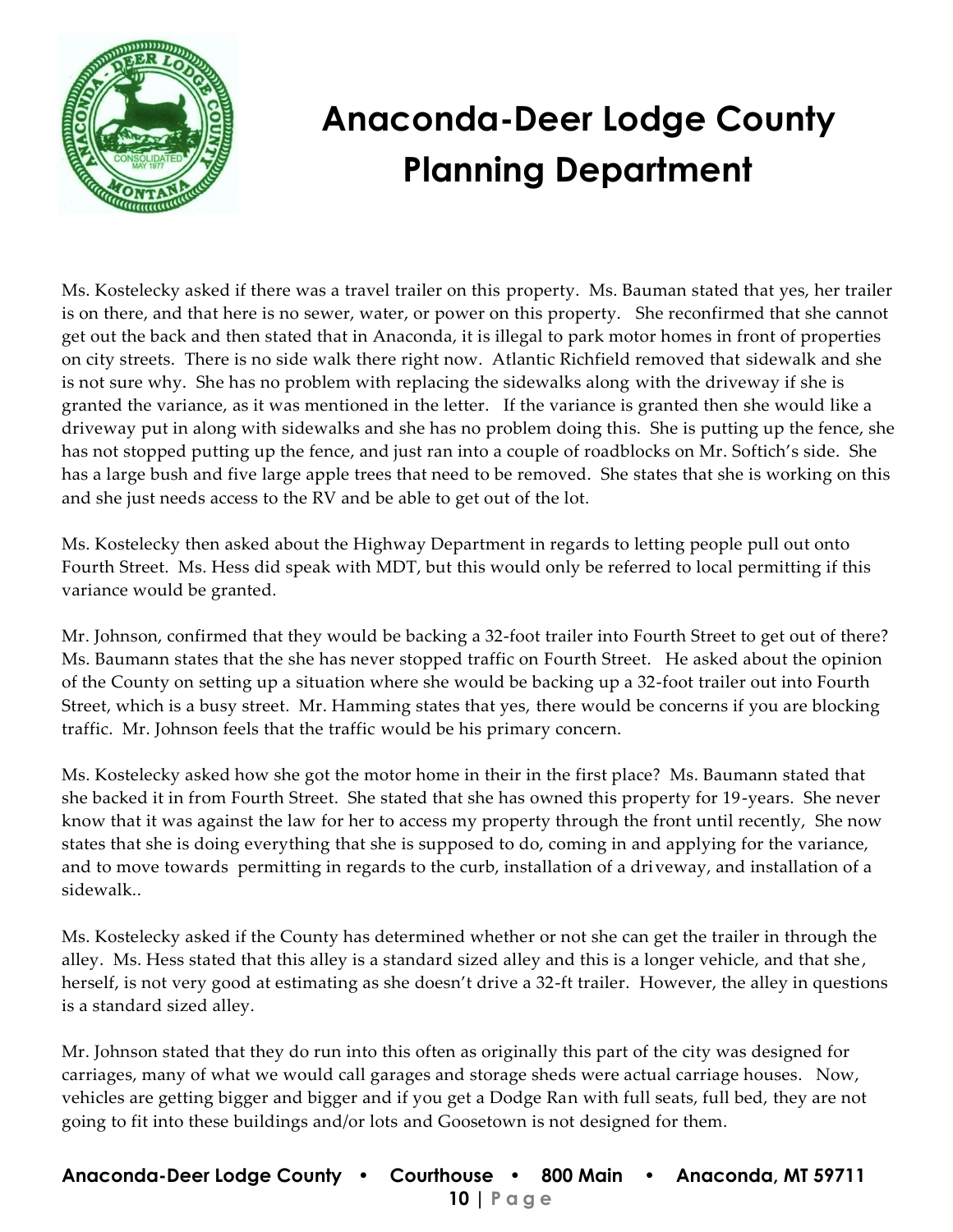

There are pictures that Ms. Hess has provided. Ms. Kostelecky now asked about the bus and asked Ms. Bauman if that is her bus? Mrs. Bauman states that this is her buss and she asked if this is one of the vehicles that would be removed from the property. Ms. Bauman stated that eventually she will move the bus out, when she gets it done. She is remodeling the bus. She stated that she won the bus in a raffle. She didn't intend on winning the bus, just wanted help this poor kid out and she bought a raffle ticket and she won the bus. Fortunately, the bus does run. She did not want to leave it on the city streets, so she put this in the back with her motor home and her Harley. She does have a new fence going up in the back with a rolling gates.

Mrs. Kostelecky asked if the pole between the bus and the RV is being used. Ms. Baumann stated that this was only a 4x4, and that it is coming out. When she puts her new fence in, how is she going to pull the new fence out every time she wants to use the alley? She states that even if she dropped the fence, the house is too close to even try and back this up.

Mr. Johnson asked that before she purchased the 32-foot motorhome, did she have any ideas on where she would store it. She stated that she planned from the beginning to store it on her property, as she did not know at the time that she wasn't able to access her property by driving over the curbed area of the property in the front.

Mr. Johnson asked if she was planning on removing all the fence and is asking if there is a gate of sorts that can be used to swing. He stated that it looks like the area is plenty wide to come in from the alley with the 32-foot motorhome in if you have the correct gate, if everything is set right. He understands that this would be difficult, and is not saying it would be easy, but this is just his observation.

Ms. Kostelecky stated that after she read Mr. Softich's letter, she had the County talk to Mr. Ungaretti on what is being held on that property and that is why he is at the meeting today. She asks how many vehicles can be kept on a property like this without being considered a junk yard.

Mr. Ungaretti stated that the State of Montana has the junk vehicle flyers. Anything over four vehicles classify as a junk vehicle. If it is currently licensed, with not a permanent plate, but a current plate, it does not classify as a junk vehicle even if it is wrecked, abandoned, dismantled, it does not classify. It has to meet all the criteria, wrecked, junked out, parted out, unlicensed, and if it has a permanent plate, and is within the other categories, then it is a junk vehicle according to the State of Montana. If this is over four, you do need a license from the State of Montana DEQ, to be permitted.

Ms. Kostelecky asked how many vehicles are on the property and Ms. Bauman stated that there are 7 vehicles on this lot, and only two are not running. She has gotten rid of all that did not run other than the two she mentioned earlier. She states that the vehicles are big part of her income. She pulls motors, sells the motors, and then will get rid of the vehicles. When she purchased the lot, she asked what she could

**Anaconda-Deer Lodge County • Courthouse • 800 Main • Anaconda, MT 59711 11 | Page**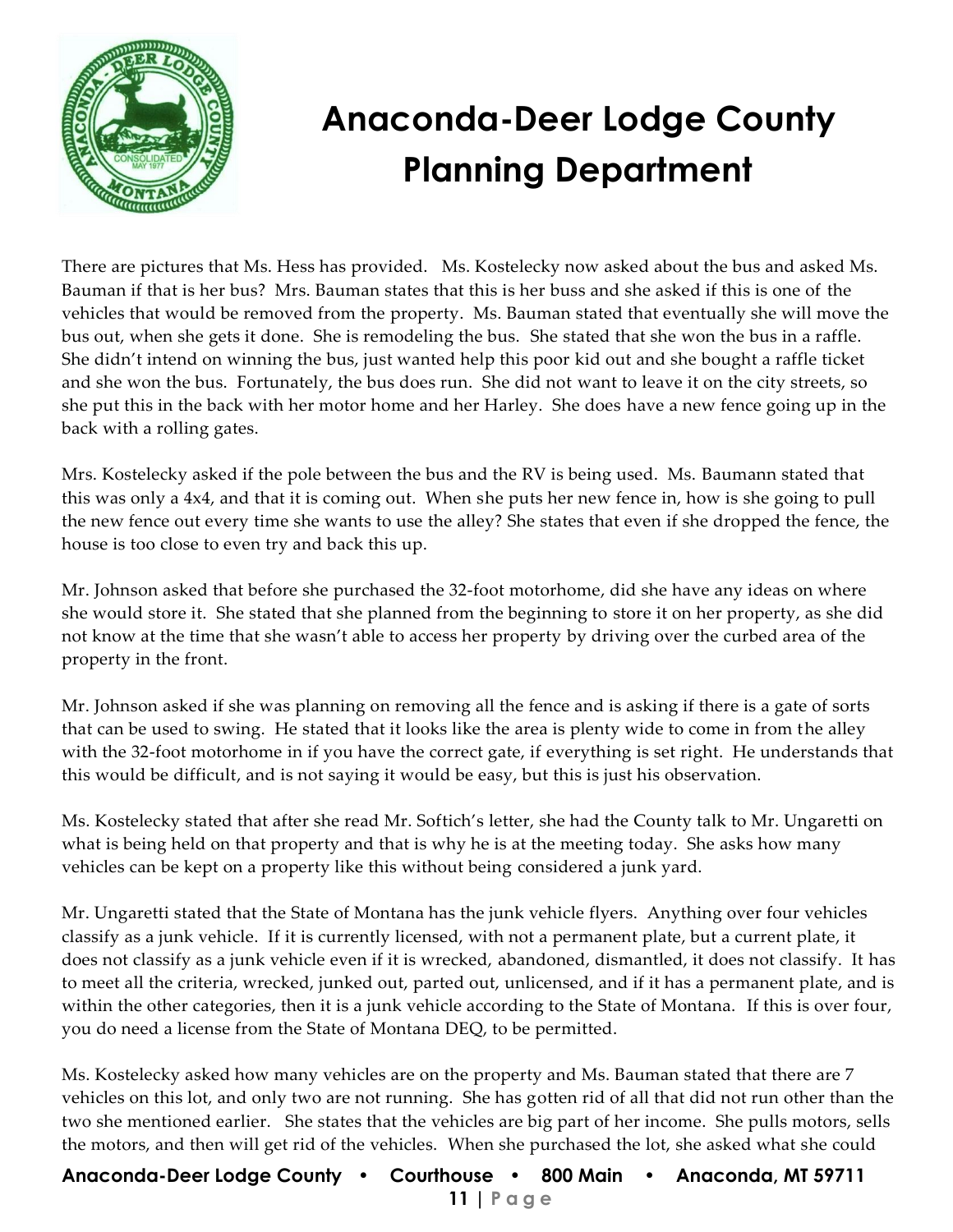

do with it and she was told that she could use this for storage as long as she put up a fence and kept this from the view of the public, so there has always been a fence there. Now, that her husband is gone, she can actually do what she is supposed to do or wants to do with the lot, which is clean it up, put up a nice greenhouse, put a nice white, vinyl fence around it, be able to park her RV and her boat. And she also wants to finish her bus. She states that when her husband left, all of her income went with him. She also had to clean out all of the junk at her house across the street that her husband had accumulated, and she did all of this. She is really trying to clean up the properties and she does feel bad for Jim next door and always has. She states that she gone above and beyond to clean these two properties up.

The two vehicles that are not running are not licensed. So, it would fit into the Junk Vehicle category? Ms. Baumann stated absolutely. She has given her son a time limit to get the rest of those parts out of the wrecked Durango that is out there.

Mr. Johnson again stated that the only reason we are here is for access to the property from the front., nothing else.

Mr. Reece was had called in for the meeting and was on the phone, but was hard to understand due to the social distancing.

Herb Lutey, who is actually here for another variance, is questioning a few of the ordinances and Mr. Johnson told him that it is the commissioners who pass the ordinances and they represent the people of Anaconda, so if someone comes to the Board, what they are asking the Board to do is go against the laws of Montana, so they evaluate and have to have a good and legitimate reason to grant a variance.

Ms. Kostelecky then again restated that she feels that if the pole in the back was removed from the back part of her yard, she would be able to maneuver the RV more easily and she would be able to get in and out.

### MOTION

 *Motion was made by Donna Kostelecky to approve Variance 20-004 to allow relief from [Sec.](https://library.municode.com/mt/anaconda-deer_lodge_county/codes/code_of_ordinances?nodeId=PTIICOOR_CH24DEPESY_ARTVIIIGONECODIGN_S24-105VEAC)  [24-105,](https://library.municode.com/mt/anaconda-deer_lodge_county/codes/code_of_ordinances?nodeId=PTIICOOR_CH24DEPESY_ARTVIIIGONECODIGN_S24-105VEAC) Goosetown Neighborhood Conservation District (GNCD), to allow vehicular access from the street when an alley is available and to comply with the recommendations set forth by the ADLC Planning Department. Applicant owns the vacant lot and uses it for storage; seconded by Judy Barber. Motion fails 3-0.*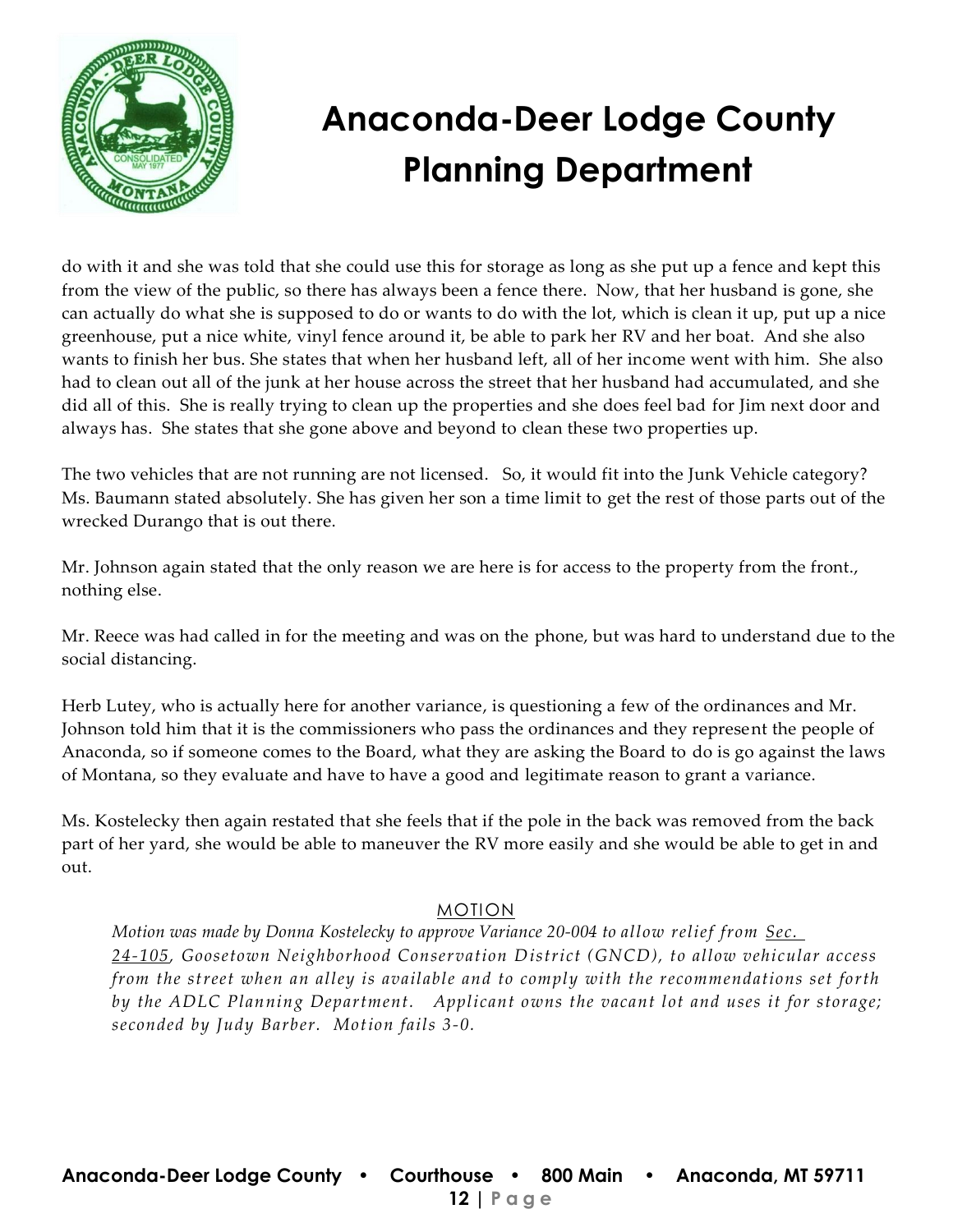

### Variance 20-004

Request by Herbert Lutey of 105 Washington St. for a variance to allow relief from [Appendix A.](https://library.municode.com/mt/anaconda-deer_lodge_county/codes/code_of_ordinances?nodeId=PTIICOOR_CH24DEPESY_APXASURE_DIV2FEREWA)  [Division 2](https://library.municode.com/mt/anaconda-deer_lodge_county/codes/code_of_ordinances?nodeId=PTIICOOR_CH24DEPESY_APXASURE_DIV2FEREWA) Regulation A.1 of the Development Permit System (DPS) which prohibits fencing within or bounding a required front setback from exceeding 4 feet in height. Applicant proposes to erect a six (6) foot fence on the west portion of his lot at 103 Washington St; legally described as "EASTERN ADDITION (ANACONDA), S02, T04 N, R11 W, BLOCK 21, Lot 11 - 12, LESS S 7.16 FT" The area is within the Goosetown Neighborhood Conservation Development District (GNCD).

### Staff Report

Carl Hamming, Planning Director, reviewed the staff report put together by him and his office. The applicant seeks relief from [Appendix A. Division 2](https://library.municode.com/mt/anaconda-deer_lodge_county/codes/code_of_ordinances?nodeId=PTIICOOR_CH24DEPESY_APXASURE_DIV2FEREWA) Regulation A.1 of the Development Permit System (DPS) which prohibits fencing within or bounding a required front setback from exceeding 4 feet in height. Applicant proposes to erect a six (6) foot fence on the west portion of his lot at 103 Washington St; legally described as "EASTERN ADDITION (ANACONDA), S02, T04 N, R11 W, BLOCK 21, Lot 11 - 12, LESS S 7.16 FT" The area is within the Goosetown Neighborhood Conservation Development District (GNCD).

Please refer to the Staff Report dated July 30<sup>th</sup>, 2020

### Questions From the Board

Mrs. Kostelecky asked what the setback is from the railroad tracks and Mr. Lutey stated that it is a 30-foot setback. He stated that he talked to the fire department and they told him that the setback from the fire hydrant would need to be 3 feet, but he plans on going farther in at 10 feet.

Mr. Lutey at this time described his project in detail. He states that with the fence and matching paint, etc., this would make the entire piece of property look much better. He then gave a brief history of the house and who had lived there previously and a fire that had taken place several years back.

Ms. Kostelecky asked about why 6 ft.? Mr. Lutey states that the ground comes up so that will be a short fence on that end if he only goes 4 ft. He states that it will roughly be between 4' and 5' all around. He is going to do all of this for a little bit more security as well as privacy since he is surround by two local bars and does get quite a bit of foot traffic from both of these establishments.

**Anaconda-Deer Lodge County • Courthouse • 800 Main • Anaconda, MT 59711 13 | Page**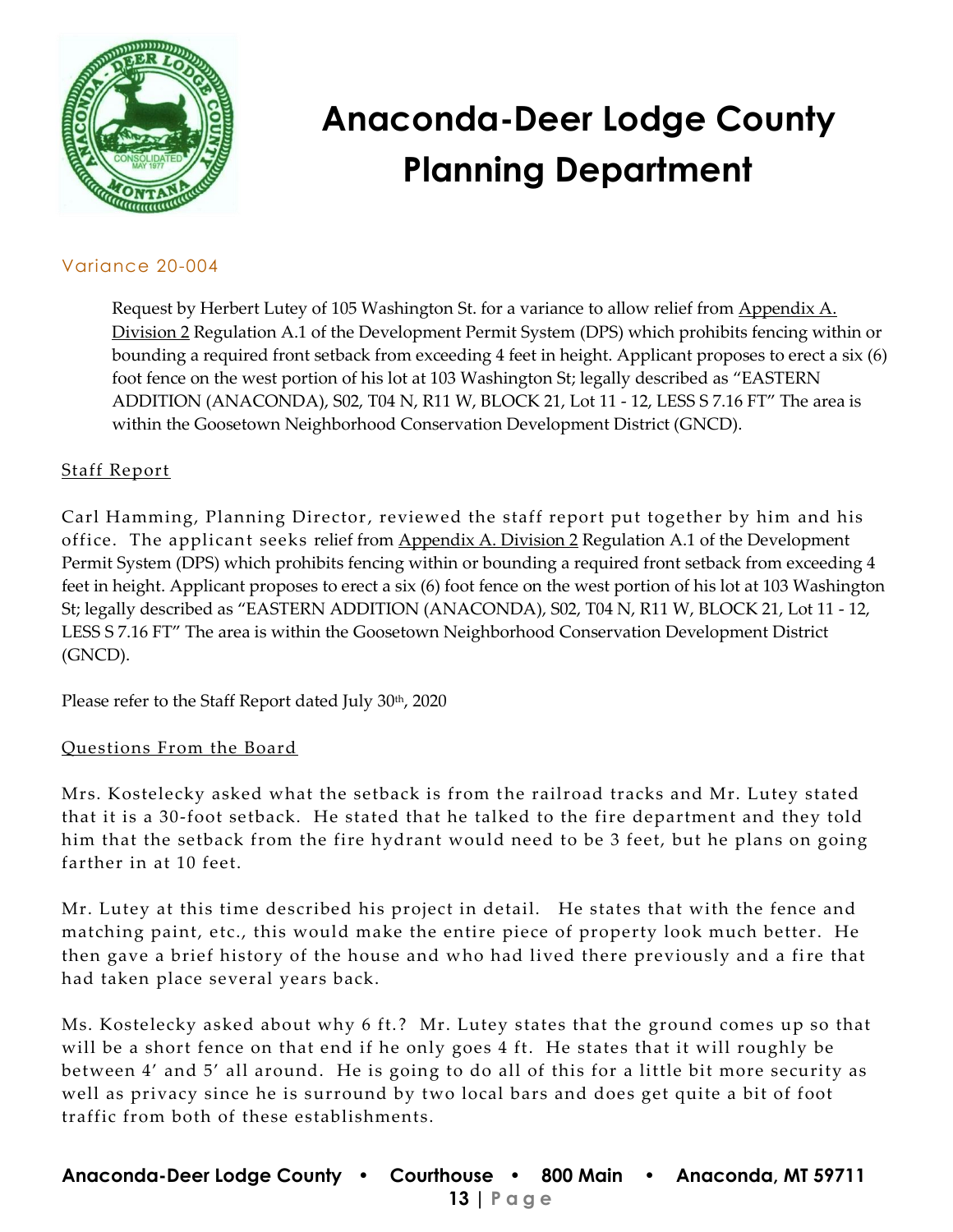

Mr. Hamming stated that the only need for the variance would be due to the 6 feet along the front of the property on Washington Street. He states that with the decline from the Railroad Track, it will affect the height of the fence, so he wants to start with the six feet and it will shorten to four feet by the time you get to the incline to the tracks.

Mr. Lutey states that this will make the property worth a little more than the surrounding properties around him.

Mr. Johnson asked if the county has any objection to this and Mr. Hamming was asked to read the Public Comments.

Mr. Hamming stated that three comments were received by the County.

Barbara Killoy, owners of the Mother Lode Gifts States that she and her husband are okay with the fence and that this will be no problem or concern to them.

Theresa Nordholm, owner of the rental units directly behind Mr. Lutey's property on Washington and Park Street

She stated that she has also had some issues with things being vandalized on her property as well and she understand the need and the concern and need for a 6 foot privacy fence.

Matt Mavrinac, Rarus Railway

He is representing Rarus Railroad and they are not concer ned with it as long as they are consulted prior to construction of the 6 foot fence to be sure that it is not infringing on their right of way.

Ms. Kostelecky asked the County's recommendations. Mr. Hamming did want to mention that Wayne Wendt, ADLC Road Foreman also had no concerns if there was to be a 6 ft. fence there. He thinks that this is a justified request and that ordinance does allow privacy fencing up to 6 feet of height for smaller enclosures near a home and due to the size of this lot, I think you can make an argument that you are making a 6 foot privacy fence for something such as security in this case. One thing he didn't mention in the potential conditions for approval would be to install a sidewalk along Washington Street and he feels that this would probably help with those folks that he states are staggering home from the bar and will keep folks from trespassing on the property.